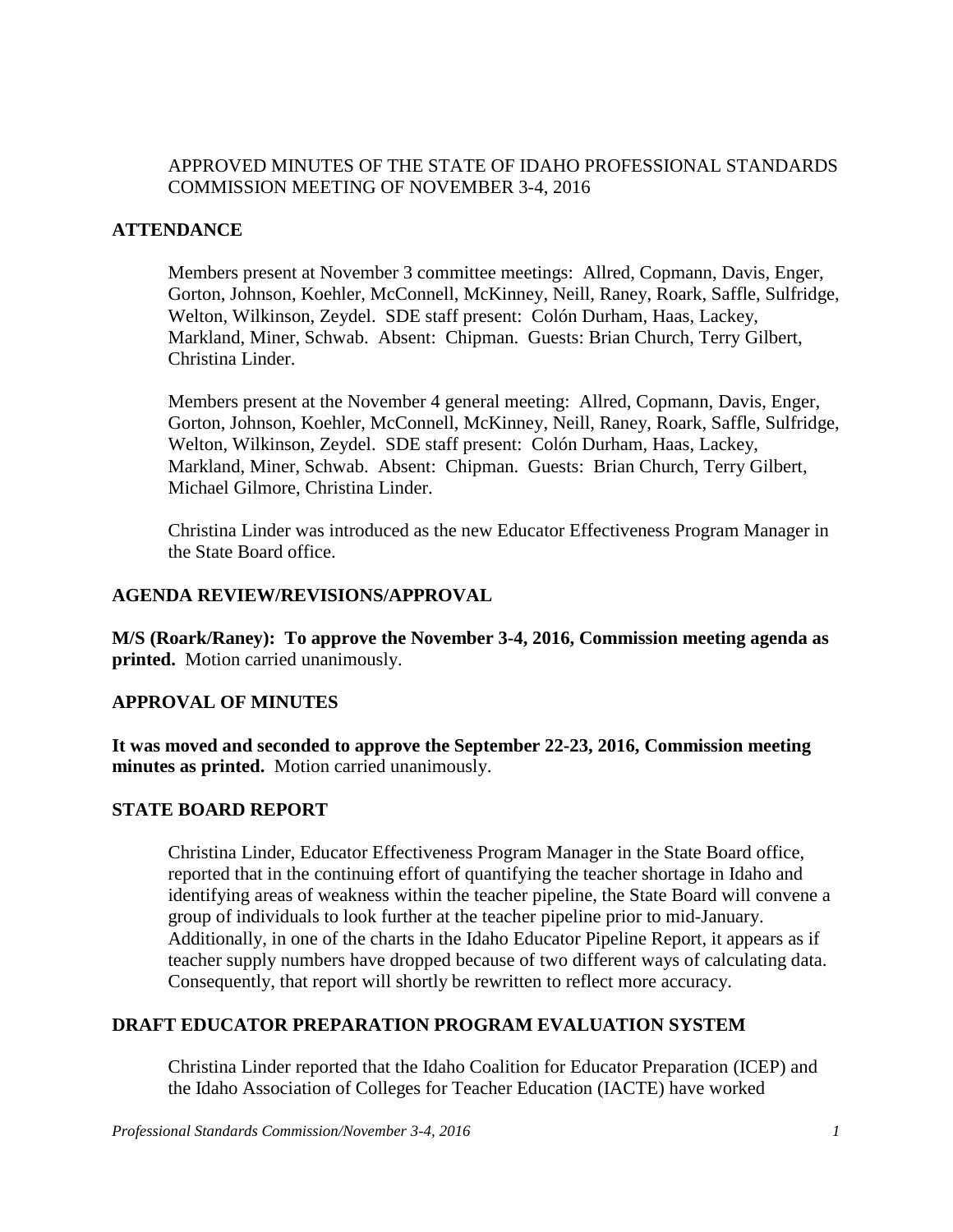collaboratively to develop the Idaho Draft Framework for Evaluating Educator Preparation Programs. This framework was provided to the State Board for feedback at their October meeting. It is planned that all proposed indicators would be tracked during the first three years of a teacher's career. Placement rate and retention rate would be weighted minimally; knowledge standards, performance standards, and pedagogy would be weighted most heavily. Lisa Colón Durham added that in ICEP, mentoring has been a big topic of evaluation system discussion.

#### **CONSIDERATION OF STIPULATIONS/FINAL ORDERS BY FULL COMMISSION**

Deputy Attorney General Brian Church, representing the Chief Certification Officer, presented *In re Bryan Hess*, Case #21215, to the Commission to decide whether to impose discipline on Mr. Hess's certificate and, if so, what discipline to impose. Brian Church presented the administrative complaint and default order from Hearing Officer Michael Gilmore and argued that the grounds stated in the administrative complaint were deemed admitted under Idaho Code section 33-1209 because no hearing was requested within the time limit. Michael Gilmore advised the Commission.

**M/S (Enger/Sulfridge): In Case #21215, regarding the certificate of Bryan Hess, I move that the Commission enter a final order that is effective when signed, incorporating as findings of fact the allegations in the administrative complaint, adopting any counts alleged by the Chief Certification Officer as conclusions of law, and imposing revocation of his certificate as requested by the Chief Certification Officer in the administrative complaint in the first paragraph under request for relief.** Motion carried unanimously. Commission members Allred, McKinney, and Raney were recused from voting.

Brian Church, presented *In re Cedric A. Minter*, Case #21621, to the Commission to decide whether to find that inappropriate conduct occurred and enter the findings required by Idaho Code section 33-1208. Brian reported that the Executive Committee recommended that the Commission find that inappropriate conduct occurred.

**M/S (Sulfridge/Zeydel): In Case #21621, regarding the certificate of Cedric A. Minter, I move that the Commission accept the recommendation of the Executive Committee and find that inappropriate conduct occurred and enter findings of fact.** Motion carried unanimously. Commission members Allred, Davis, Gorton, Koehler, McKinney, and Roark were recused from voting.

Brian Church reported that he has not yet prepared the legal opinion on Commissionissued letters of concern that the Commission requested, but he does have uneasiness regarding Commission authority to issue such letters. On another note, Brian reported that the Commission has some ethics hearings occurring in the near future and requested that Commission members notify the Commission office if they want to attend any of the hearings. Annette Schwab agreed to send out ethics hearing notices to the Commission.

## **M/S (Zeydel/Enger): In accord with Idaho Code § 74-206(1)(f), to move the full Professional Standards Commission into Executive Session, which was entered for the**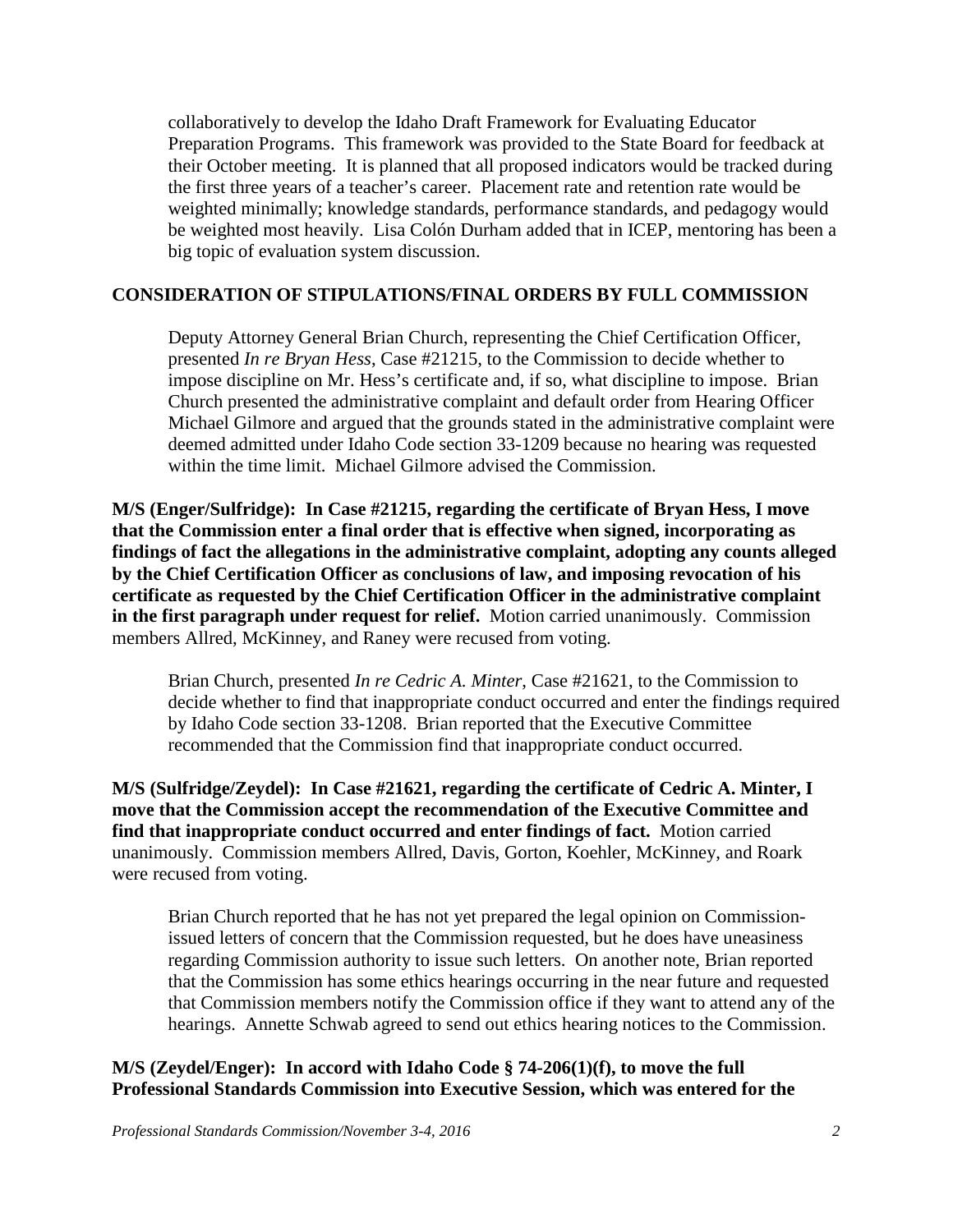**Commission to discuss pending litigation exempt from disclosure under Chapter 1 of Title 74, Idaho Code.** Allred-aye; Copmann-aye; Davis-aye; Enger-aye; Gorton-aye; Johnson-aye; Koehler-aye; McConnell-aye; McKinney-aye; Neill-aye; Raney-aye; Roark-aye; Saffle-aye; Sulfridge-aye; Welton-aye; Wilkinson-aye; Zeydel-aye. Motion carried unanimously.

**M/S (Enger/Zeydel): To move the full Professional Standards Commission into Open Session, after entering Executive Session to discuss pending litigation exempt from disclosure under Chapter 1 of Title 74, Idaho Code.** Allred-aye; Copmann-aye; Davis-aye; Enger-aye; Gorton-aye; Johnson-aye; Koehler-aye; McConnell-aye; McKinney-aye; Neill-aye; Raney-aye; Roark-aye; Saffle-aye; Sulfridge-aye; Welton-aye; Wilkinson-aye; Zeydel-aye. Motion carried unanimously.

# **ADMINISTRATIVE REPORT**

Commission Administrator Lisa Colón Durham (unless indicated otherwise) reported on the following.

- 1. The teacher certification work group that the Office of the State Board convened continues the rulemaking process. Rule revisions that include the standard instructional certificate and Commission rule revisions will be put forward in November. Concerns were shared with the Office of the State Board regarding the rule revisions for paraprofessional and removal of the Consulting Teacher endorsements.
- 2. The University of Idaho program review focused visit was conducted on October 10-13, 2016. The State-Specific Requirements that are being piloted were also reviewed at that time.
- 3. Commission members were made aware of the fact that the Department of Education will only reimburse the least expensive mode of transportation (car rental/gas vs. personal vehicle mileage vs. airfare). For example, if it is less expensive for an individual to fly to Boise, but the person chooses to drive his own car, the department will only reimburse the individual the expense of the flight.
- 4. Three of the standards reviews (Administrator; Bilingual/English as a New Language; and Creation of Dance Standards and Endorsement) scheduled for this year have been completed; four standards reviews ( Core; Career Technical Education; World Languages; Creation of Speech Language Pathologist Standards) remain to be completed.
- 5. Recent staff travel included the following:
	- University of Idaho Program Review Focused Visit (Lisa and Annette) October 10-13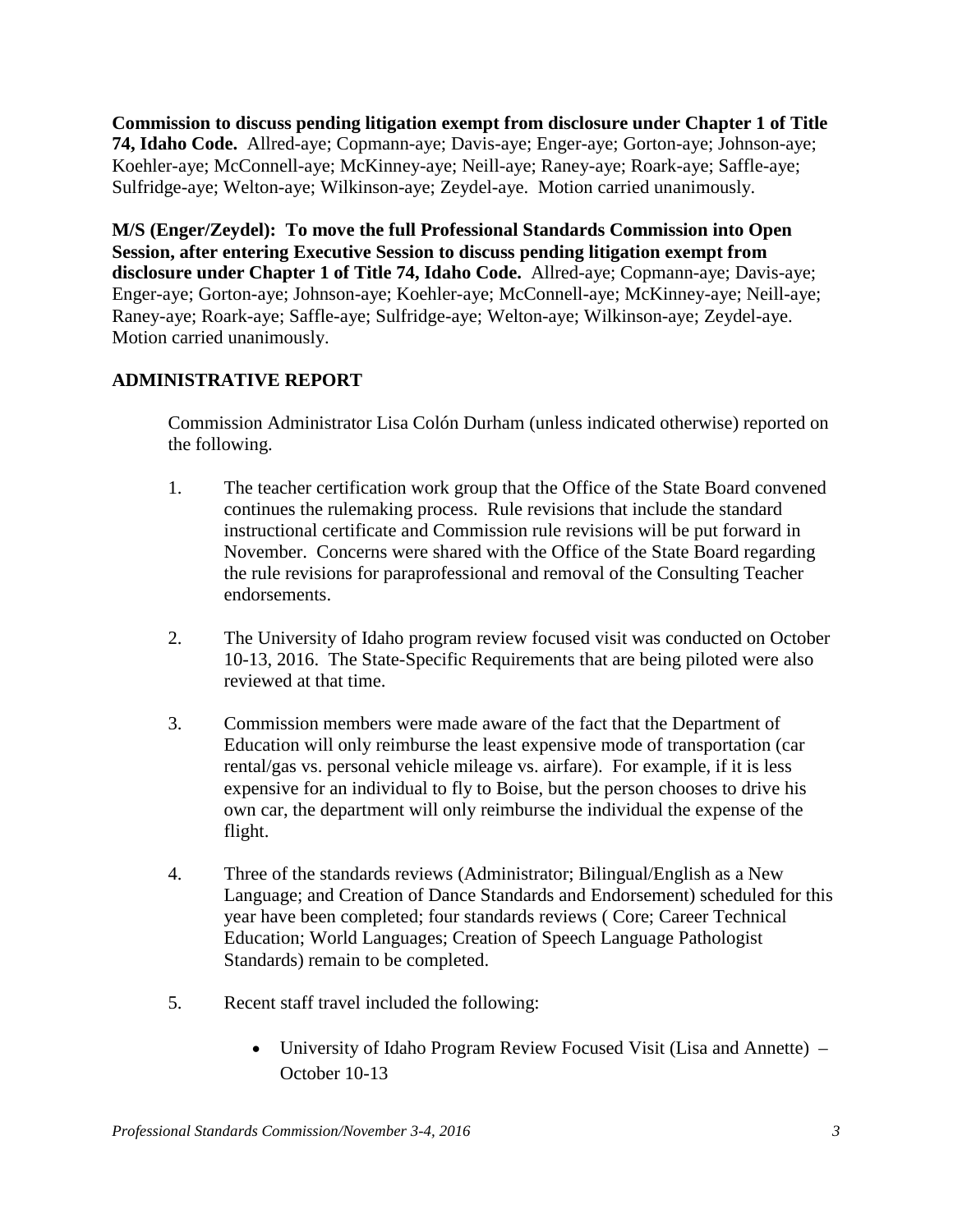• National Association of State Directors of Teacher Education and Certification (NASDTEC) Professional Practices Institute (PPI) (Lisa, Annette, Shannon Haas, and Brian) – October 26-28

Annette, Shannon Haas, and Brian reported on the following content covered at the PPI held in Des Moines, Iowa: child exploitation; the occurrence of "compassion fatigue" or professional fatigue, which is a condition characterized by a gradual lessening of compassion over time and is common among individuals working with trauma victims such as in educator misconduct situations; management strategies for compassion fatigue; the newly developed Model Code of Ethics for Educators (MCEE) now on the NASDTEC website that includes minimal expectations of a code of behavior for educators; the opportunity to collaborate with peers from other states; and a focus on the need for school districts to create or revise their media policies. Brian Church added that Idaho is not facing some issues that other states are because we have good legislation in the area of educator misconduct.

- 6. Upcoming staff travel includes the following:
	- Ethics Hearing Blackfoot, Idaho (Annette, Shannon, and Brian) December 15-16

# **AUTHORIZATIONS COMMITTEE**

Chair Elisa Saffle reported that during its November 3 meeting, the Authorizations Committee recommended that the Commission approve the following new Teacher to New Certificate/Endorsement requests (for the 2016-2017 school year):

BIAIN, Maite, Caldwell #132, School Psychologist K/12 BISSEGGER, Tabetha, Bear Lake County #33, History 6/12 BOHRER, Jennifer, Taylor's Crossing Public Charter School #461, Economics 6/12 BOTHWELL, Kristin, Boise #1, Library Media Specialist K/12 BRESHEARS, Jennifer, Jefferson County Joint #251, Natural Science 6/12 CARTER, Lynette, Blackfoot #55, Special Education Director K/12 CHARLEY, Mary, Mountain View #244, Art K/12 COATS, Morgan, Boise #1, Generalist K/12 CORDERO, Edwin, Compass Public Charter School #455, School Principal K/12 CRANER, Donavon, Xavier Charter School #462, American Government/Political Science 6/12; Economics 6/12 CROCKETT, Rebecca, Orofino Joint #171, All Subjects K/8 CURTIS, Kristen, Post Falls #273, Generalist K/12 DEVRIES, Tiffney, Boise #1, Art K/12 EASTERDAY, Troy, Castleford Joint #417, Physical Science 6/12 FENSTERMAKER, Meggan, Cassia County Joint #151, Health 6/12 FOGELSONG, Mechelle, Wendell #232, Library Media Specialist K/12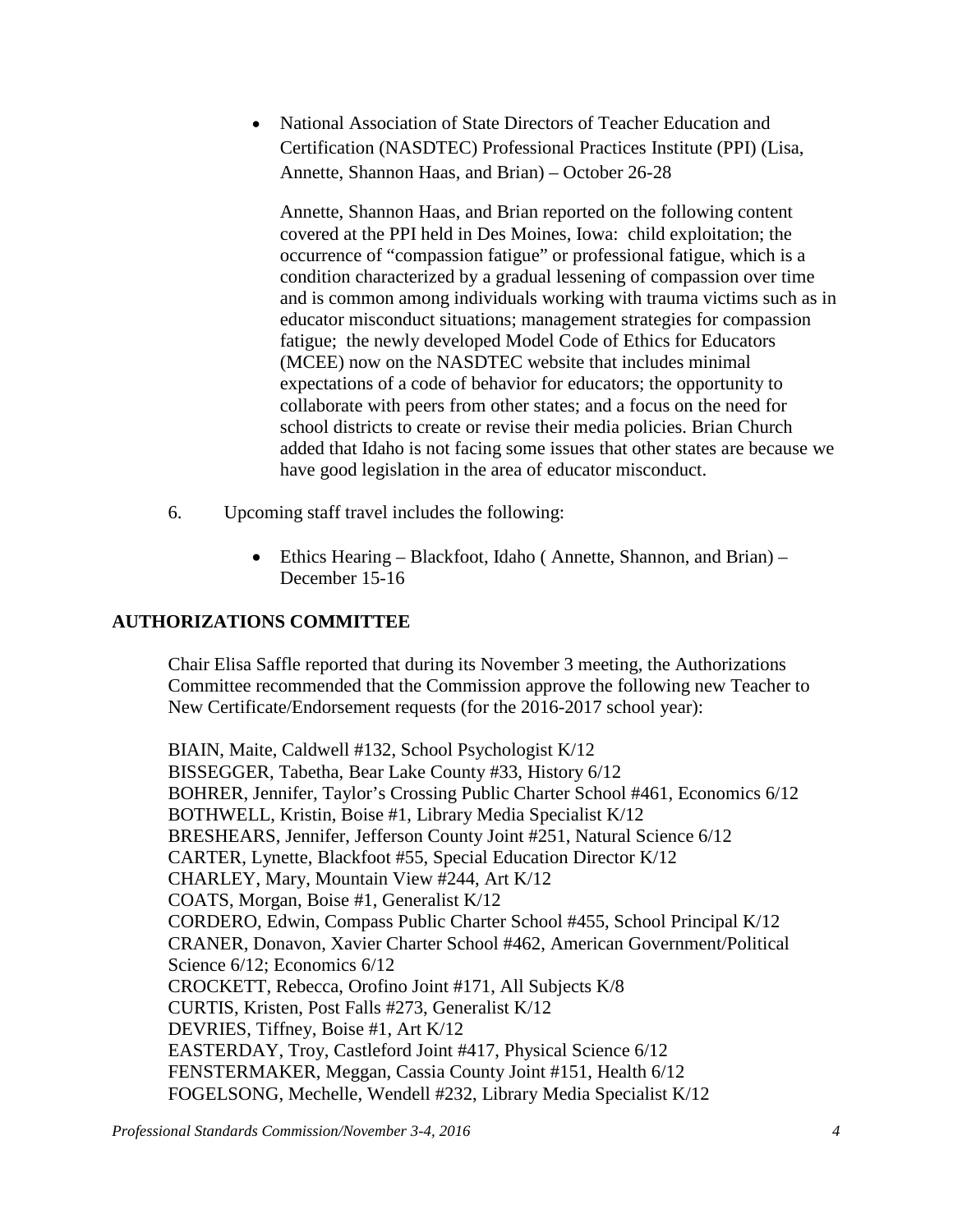GODDARD, J. Andrei, Cassia County Joint #151, Spanish 6/12 HORNING, Mandi, West Ada #2, Health 6/12 JACOBS, James, Plummer-Worley Joint #44, English 6/12 JARVIS, Trevor, Bonneville Joint #93, Library Media Specialist K/12 JOHNSON, Katrina, Boise #1, English 6/12 JONES, Martin, Lake Pend Oreille #84, Mathematics 6/12 JONES, Todd, Bonneville Joint #93, All Subjects K/8 KASSEBAUM, Robert, Emmett #221, Health 6/12 KIMBALL, Xeniya, Nampa #131, Mathematics 6/12 LAMBERT, James, West Ada #2, Health K/12 LARSEN, Rebecca, North Valley Academy #465, All Subjects K/8 LOERTSCHER, Leah, Bear Lake County #33, Library Media Specialist K/12 MAGANA, Kaitlin, Bonneville Joint #93, Generalist K/12 MARTINEZ, Vincent, Mountain View #244, Business Technology Education 6/12 McALLISTER, Tiffanie, Upper Carmen Public Charter School #486, Economics 6/12 McCABE, Amy, Camas County #121, Health 6/12 McMURTRY, Benjamin, Twin Falls #411, History 6/12 MOSS, Kandice, Twin Falls #411, Mathematics 6/12 MUNROE, Jeremy, Jerome Joint #261, School Principal K/12 MURDOCK, Jennifer, Cassia County Joint #151, Business Technology Education 6/12 NAGY, Amanda, Compass Public Charter School #455, Psychology 6/12 PRIEBE, Leslie, Hagerman Joint #233, Economics 6/12 RENKEN, Amanda, Bruneau-Grand View Joint #365, Natural Science 6/12 RUSH, Natasha, Boise #1, Library Media Specialist K/12 SABALA, Toni, Post Falls #273, Generalist K/12 SECHSER, Kimberly, Bonneville Joint #93, All Subjects K/8 SHAW, Jennifer, Twin Falls #411, School Counselor K/12 SOTUTU, David, North Gem #149, Superintendent STONER, Theresa, Troy #287, Music K/12 VINES, Kya, Mountain Home #193, Industrial Maintenance Mechanic (CTE) WALTERS, Benjamin, Bonneville Joint #93, School Psychologist K/12 WILLIAMS, Carol, Preston Joint #201, Early Childhood Special Education Birth-Grade 3 YARNO, George, Lake Pend Oreille #84, Physical Education 6/12

Elisa Saffle reported that during its November 3 meeting, the Authorizations Committee recommended that the Commission approve the following renewal Teacher to New Certificate/Endorsement requests (for the 2016-2017 school year):

AARESTAD, Tiffany, Lake Pend Oreille #84, Generalist K/12 (2) ANDERSON, Eric, Valley #262, Superintendent (3) DESHNER, Brittany, Plummer-Worley Joint #44, Spanish 6/12 (2) FAHNSTROM, Erin, West Ada #2, Generalist K/12 (4) LUKE, Susan, Compass Public Charter School #455, School Principal K/12 (3) POWELL, Brian, Lake Pend Oreille #84, Economics 6/12 (2) RIGGERS, Christine, Nezperce Joint #302, Biological Science 6/12 (2)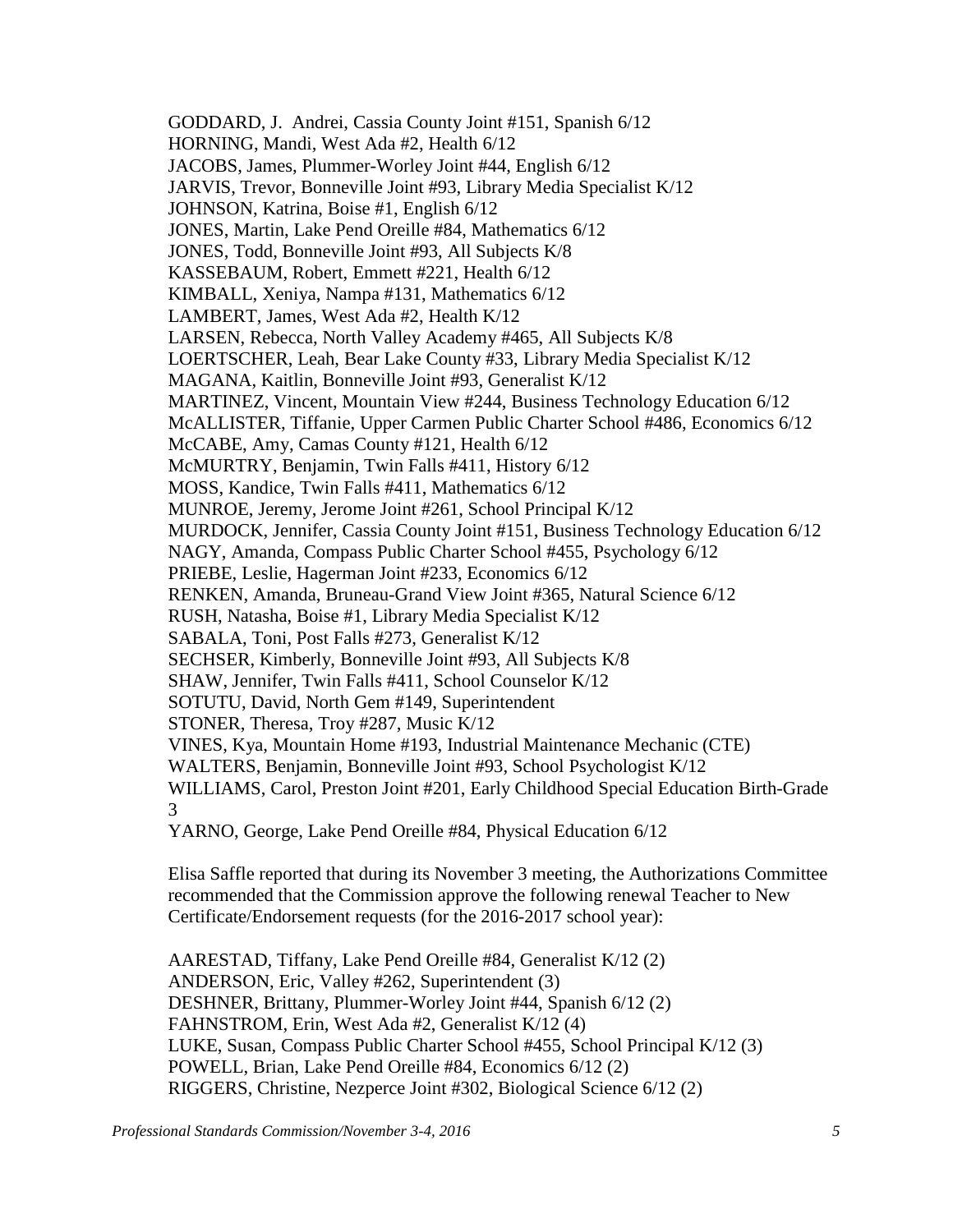ROSE, Shawn, American Heritage Charter School #482, School Principal K/12 (2) WAGONER, Kathleen, Clark County Joint #161, Mathematics 6/12 (3) WEAVER, Alicia, Twin Falls #411, English 6/12 (3)

During its November 3 meeting, the Authorizations Committee recommended that the Commission approve 155 Content Specialist endorsement applications and deny 2 Content Specialist endorsement applications (all for the 2016-2017 school year). It was noted that December 2, 2016, will be the deadline for school districts to submit alternative authorization request packets to facilitate a clear report for funding.

Lisa Colón Durham added that the one-year Emergency Provisional Certificate is available once again. Currently ten of those applications will be submitted for approval consideration at the next State Board meeting.

**The Commission ACCEPTED the report of the Authorizations Committee.** Motion carried unanimously.

## **PROFESSIONAL DEVELOPMENT COMMITTEE**

Chair Ginny Welton reported that at the September Commission meeting, the committee was provided with suggestions for committee continued professional development work in the areas of recertification, continuing education, renewal requirements, good threeyear professional development plans for districts, professional development in light of the career ladder, etc. Committee members continued to discuss/review those suggestions.

**The Commission ACCEPTED the report of the Professional Development Committee.**  Motion carried unanimously.

## **BUDGET COMMITTEE**

Chair Tony Roark called Commission member attention to the revenue and expense detail in the budget reports. Revenue for the month ending September 30 was \$46,735 and expenditures were \$43,163, with revenue exceeding expenditures by \$3,572. Nonroutine expenditures included about \$500 for the June and September Commission meetings; approximately \$800 for contract investigative services; almost \$3,000 for staff to attend the NASDTEC PPI; approximately \$2,500 for the administrator and bilingual standards reviews; and about \$1,600 for the initial travel cost for the University of Idaho program review focus visit. The revenue less expenses to date is just under \$40,000.

**The Commission ACCEPTED the report of the Budget Committee.** Motion carried unanimously.

## **STANDARDS COMMITTEE**

Chair Dana Johnson reported on the following committee discussion items (unless indicated otherwise):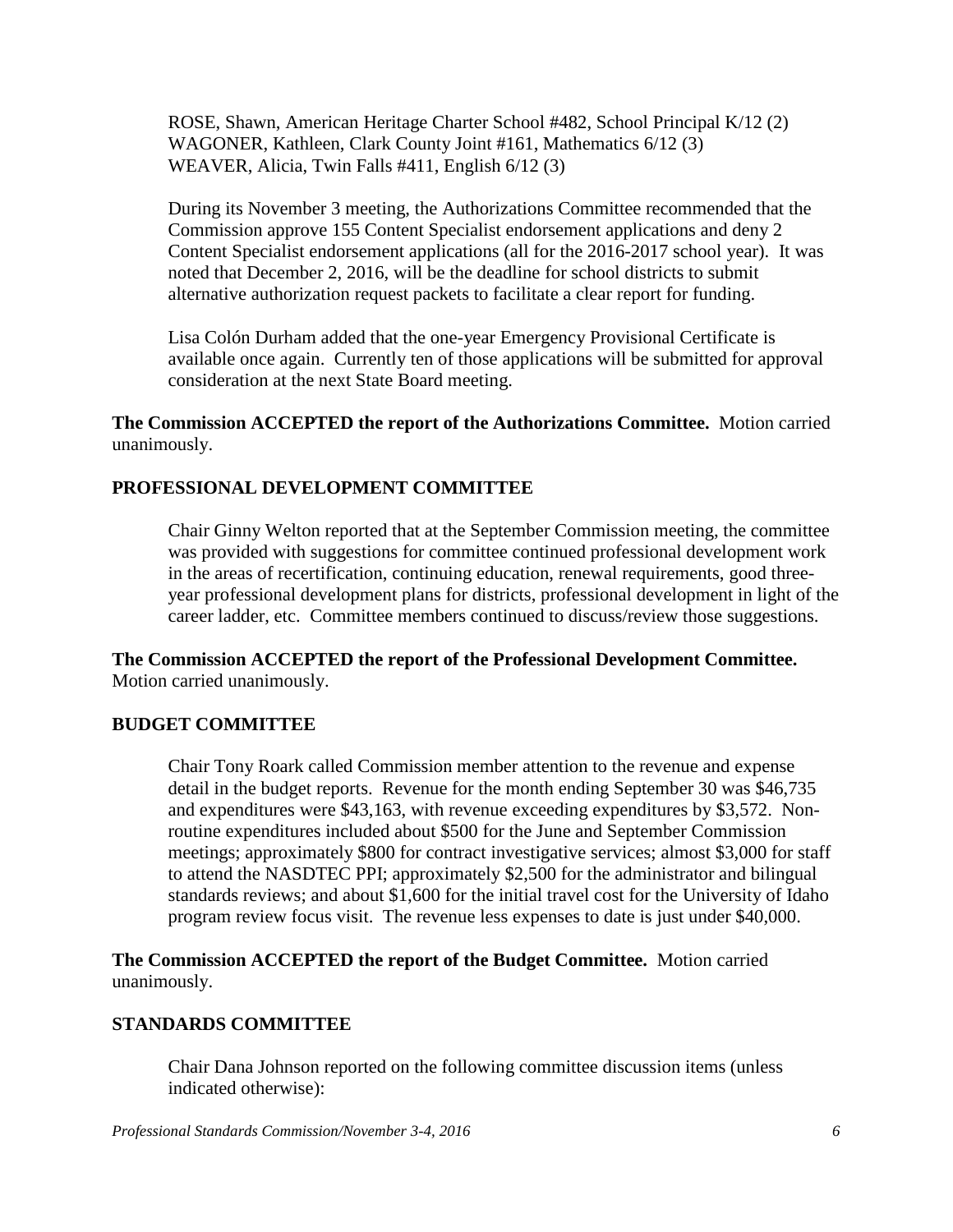- 1. Committee members discussed the six endorsements (Humanities, Sociology, Psychology, Geology, Anthropology, and Audiology) for which no preparation standards exist. It was decided that Geology would be included in the next Science Standards review; Psychology, Sociology, and Anthropology would be included in the next Social Studies Standards review; and Audiology would be included in the next Speech-Language Pathology Standards review. More information is needed before a recommendation regarding the Humanities endorsement can be made.
- 2. The committee discussed the Professional Endorsement and career ladder funding. The Professional Endorsement is not an endorsement that allows a person to teach anything; it is a funding allocation and signifies movement on the career ladder from the residency rung to the professional compensation rung. There are some individuals who are grandfathered as having the Professional Endorsement; they are those who held a certificate for three years prior to 7/1/15 for teachers and for three years prior to 7/1/16 for Pupil Personnel Certificate holders. All others must apply for the Professional Endorsement; the Professional Endorsement application (P-1 Form) is now available for those who were not grandfathered. A request was made to determine if there have been conversations regarding adding administrators to the career ladder funding and, if not, if there should be such conversations with stake holders.
- 3. Committee members reviewed certification/endorsement items about which there is much discussion at the current time, including Early Childhood (Pre-K through Grade 3); All Subjects K-8; Content Area Endorsements (5-9); Agriculture Science and Technology (6-12); and clarification of Natural Science (6-12) Option II. Members discussed All Subjects K-8 and Content Area Endorsements (5-9), what they would look like, and how they would be defined. The committee recommended reauthorizing those with a 7950 Consumer Economics endorsement as a 7228 Economics 6-12 endorsement.

### **M/S (Enger/McConnell): To reauthorize those educators with a 7950 Consumer Economics endorsement as a 7228 Economics 6/12 endorsement without further action on the part of the certificated educator.** Motion carried unanimously.

- 4. The committee reviewed the draft of the Framework for Evaluating Educator Preparation Programs with Christina Linder.
- 5. Committee members reviewed the summary of the piloted State Specific Requirements portion of the recent University of Idaho program review focus visit report. Before determining potential recommended revisions, the committee will wait for a second data point to be provided and included from the April 2017 Lewis-Clark State College program review focused visit, at which the State Specific Requirements will again be piloted.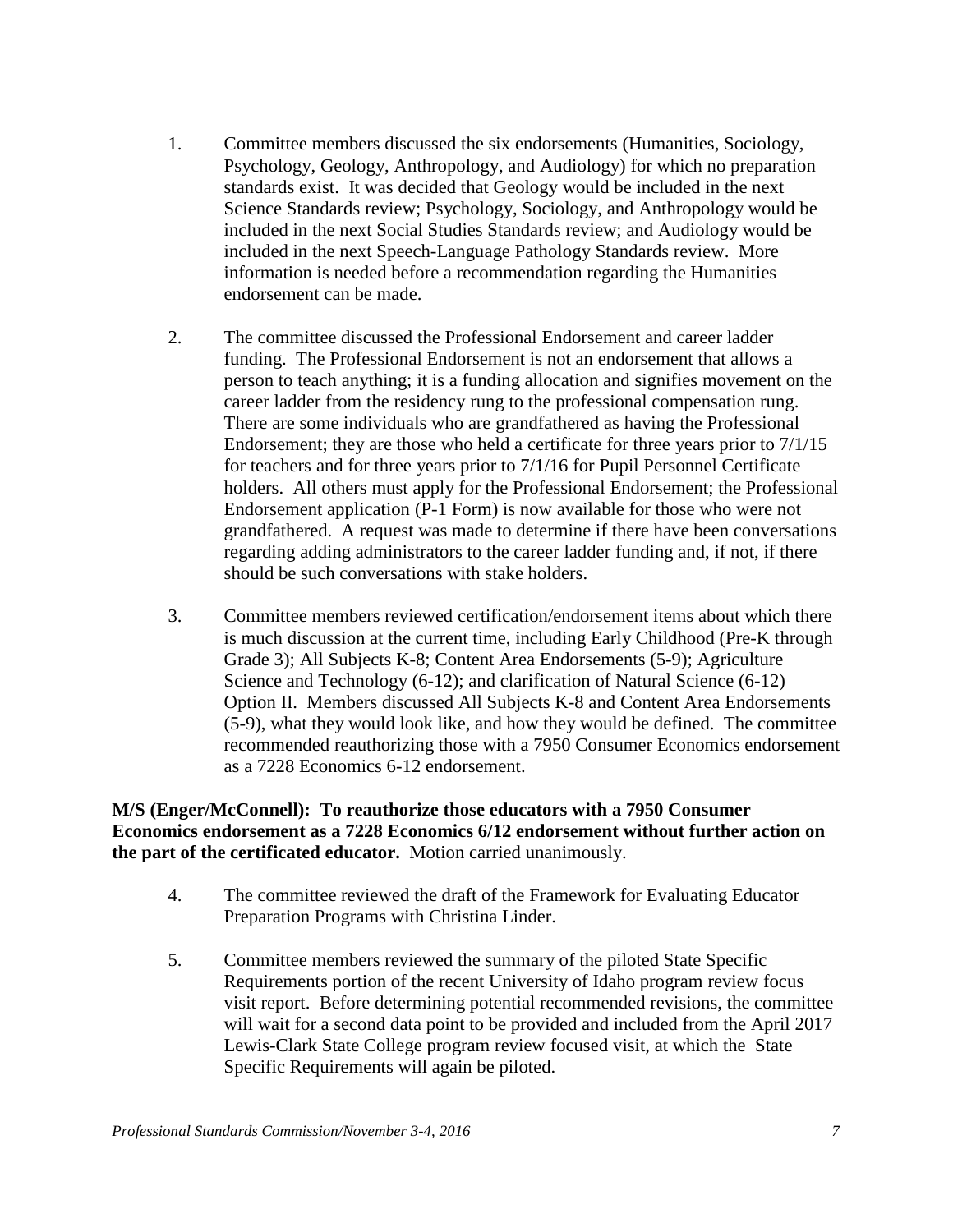**The Commission ACCEPTED the report of the Standards Committee.** Motion carried unanimously.

## **EXECUTIVE COMMITTEE**

Chair Char McKinney reported that the Executive Committee met with Deputy Attorney General Brian Church, Shannon Haas, and Annette Schwab to discuss ethics case information.

**M/S (Allred/Koehler): In accord with Idaho Code § 74-206(1)(d), to move the Executive Committee into Executive Session, which was entered for the Executive Committee to consider investigatory records exempt from disclosure under Chapter 1 of Title 74, Idaho Code.** Motion carried unanimously.

Brian reviewed all cases needing Executive Committee decisions.

**M/S (Koehler/Allred): To move the Executive Committee into Open Session, after entering Executive Session to consider investigatory records exempt from disclosure under Chapter 1 of Title 74, Idaho Code.** Motion carried unanimously.

Chair Char McKinney reported that committee members reviewed 6 cases. In 3 of those cases the committee found probable cause (1 indefinite suspension, 1 fixed suspension, and 1 revocation); 2 of the cases need additional information and will be re-visited in January. The committee reviewed a voluntary surrender and found that inappropriate action had occurred; that case is being referred to the full Commission. Additionally, there are 7 cases awaiting respondent reply to the administrative complaint; 5 hearing requests with 2 of the 5 hearings scheduled; 6 cases on hold; 1 case requiring deputy attorney general action; and 1 case that has an open Commission investigation.

**The Commission ACCEPTED the report of the Executive Committee.** Motion carried unanimously.

## **LEADERSHIP TEAM**

Chair Char McKinney reported that the Leadership Team met by teleconference on October 19. At that time, Lisa Colon Durham provided a Commission update, and the team reviewed the November 3-4 Commission meeting agenda and the budget reports for the period ending September 2016. The next Leadership Team teleconference date is January 4, 2017.

**The Commission ACCEPTED the report of the Leadership Team.** Motion carried unanimously.

## **REVIEW/REVISE WORKING PLAN/PROCEDURES MANUAL**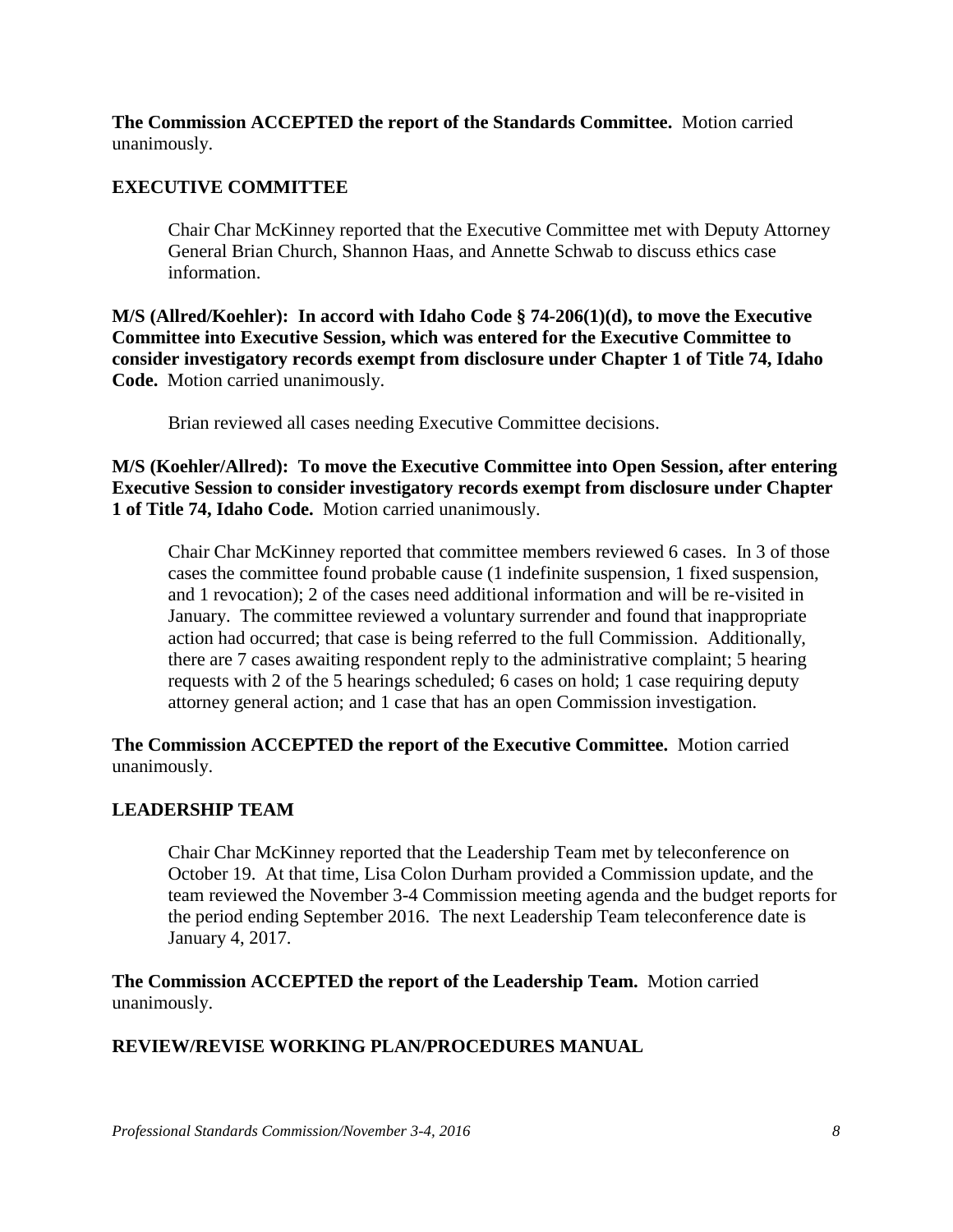Annette Schwab reviewed the suggested revisions that Commission members and staff made to the Commission Procedures Manual and which had been provided to Commission members prior to the meeting for review. Those revisions were made to better align the Procedures Manual with current statute.

## **M/S (Raney/Welton): To accept the revisions to the Commission Procedures Manual as proposed.** Motion carried unanimously.

Annette then reviewed the suggested revisions that Commission members and staff made to the Commission working plan and which had been provided to Commission members prior to the meeting for review.

**M/S (Zeydel/Neill): To accept the revisions to the Commission working plan as proposed.**  Motion carried unanimously.

# **COMMUNICATION PLAN**

Dana Johnson reported that items of interest in these meeting minutes for member communication to constituencies include the following:

- **Additional Endorsements Added to Standards Review Schedule.** Geology, Psychology, Sociology, Anthropology, and Audiology have been added (see page 6, STANDARDS COMMITTEE, item 1).
- **Deadline for Alternative Authorization Request Packets for Clear Report for Funding.** Complete packets need to be submitted by December 2 (see page 6, top paragraph).
- **Professional Endorsement Application Now Available.** Created for career ladder funding allocation purposes but not for teaching; the onus is on those not grandfathered as having the Professional Endorsement to apply for it; question raised about the addition of administrators to career ladder (see page 6, STANDARDS COMMITTEE, item 2).
- **All Subjects K-8 Endorsement and Content Area Endorsements (5-9) Being Discussed** (see page 6, STANDARDS COMMITTEE, item 3).
- **Reauthorization of 7950 Consumer Economics Endorsement as 7228 Economics 6-12 Endorsement.** To be done without further action on part of educator (see page 6, STANDARDS COMMITTEE, item 3).
- **Authorizations Committee Approvals.** In November, 59 Teacher to New and 155 Content Specialist applications approved (see page 4, AUTHORIZATIONS COMMITTEE).

# **ADJOURNMENT**

**M/S (Davis/Enger): To adjourn the meeting.** Motion carried unanimously.

The meeting adjourned at 11:45 a.m.